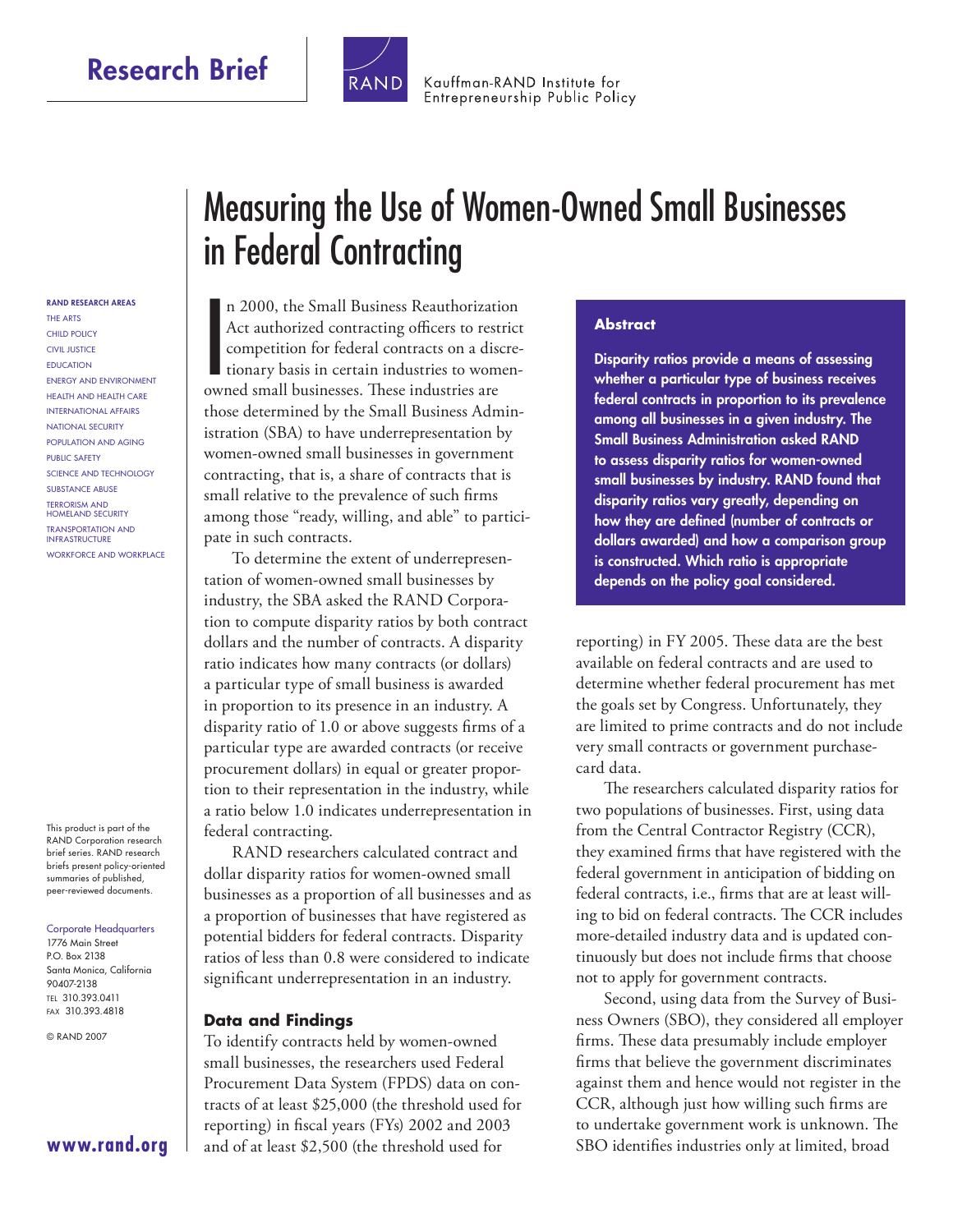levels (18 2-digit industry-codes, whereas 23 are available in the CCR) and is updated only once every five years. More important, it does not publish data on women-owned *small* businesses, only on women-owned businesses. This biases disparity ratios downward (i.e., in favor of finding underrepresentation).

The researchers found that disparity ratios for womenowned small businesses depended on the availability and utilization measures used (see the table). For example, for 2-digit industry codes, using number of contracts and contract dollars as utilization measures among the population of SBO employer firms, they found significant underrepresentation (i.e., a disparity ratio of below 0.8) in 10 of 18 (56 percent) industries. For the population of CCR firms, using the number of contracts as a utilization measure results in a finding of significant underrepresentation in 19 of 23 (83 percent) industries, but when contract dollars are used as the utilization measure, there appears to be no significant underrepresentation of women-owned small businesses in any industry.

Data for 3- and 4-digit industry codes, used only in the CCR database of firms available for federal contracts, show similarly wide disparities in underrepresentation. If number of contracts is the utilization measure, then there appears to be significant underrepresentation in 46 of 66 (70 percent) 3-digit industry codes and 108 of 140 (77 percent) 4-digit industry codes. If contract dollars is the utilization measure, then only 1 of 66 (2 percent) 3-digit industry codes and 4 of 140 (3 percent) 4-digit industry codes appear to have significant underrepresentation of women-owned small businesses.

The researchers experimented with defining small firms by using Dun & Bradstreet DUNS data and by trimming very large and very small contracts from the FPDS data, but neither had a significant impact on the results.

### **Conclusions**

Disparity ratios are important for several elements of small-business policy. The SBA may use them in deciding to restrict contract competitions in certain industries. In addition, although disparity ratios are not, by themselves,

#### **Industries Showing Underrepresentation, by Various Measures of Disparity**

| <b>Availability</b><br><b>Measure</b> | <b>Utilization</b><br><b>Measure</b> | <b>Total</b><br><b>Number</b><br>of<br><b>Industries</b> | % with<br><b>Underrepresentation</b> |
|---------------------------------------|--------------------------------------|----------------------------------------------------------|--------------------------------------|
| 2-Digit Industry Codes                |                                      |                                                          |                                      |
| SBO<br>employer<br>firms              | Number of<br>contracts               | 18                                                       | 56                                   |
| <b>SRO</b><br>employer<br>firms       | Contract<br>dollars                  | 18                                                       | 56                                   |
| <b>CCR</b><br>registrants             | Number of<br>contracts               | 23                                                       | 83                                   |
| <b>CCR</b><br>registrants             | Contract<br>dollars                  | 23                                                       | 0                                    |
| 3-Digit Industry Codes                |                                      |                                                          |                                      |
| <b>CCR</b><br>registrants             | Number of<br>contracts               | 66                                                       | 70                                   |
| <b>CCR</b><br>registrants             | Contract<br>dollars                  | 66                                                       | 2                                    |
| 4-Digit Industry Codes                |                                      |                                                          |                                      |
| <b>CCR</b><br>registrants             | Number of<br>contracts               | 140                                                      | 77                                   |
| <b>CCR</b><br>registrants             | Contract<br>dollars                  | 140                                                      | 3                                    |

measures of discrimination, they have been used in many court cases to infer discrimination.

This study illustrates that disparity measures can be defined and calculated in many valid ways and that the method used has important implications for whether womenowned small businesses are deemed to be underrepresented in a given industry. Particularly important to the disparity ratio are the definition of the population of ready, willing, and able contractors and whether utilization is measured in contracts or dollars.

RAND researchers do not advocate a particular measure of disparity. They conclude that the most appropriate ratio to use will depend on the policy goals being pursued. ■

#### TECHNICAL<br>REPORT



This research brief describes work done for the RAND Labor and Population program and the Kauffman-RAND Institute for Entrepreneurship Public Policy, which is housed within the RAND Institute for Civil Justice, documented in The Utilization of Women-Owned Small Businesses in Federal Contracting, by Elaine Reardon, Nancy Nicosia, and Nancy Y. Moore, TR-442-SBA (available at [http://www.rand.org/pubs/technical\\_reports/TR442\),](http://www.rand.org/pubs/technical_reports/TR442/) 2007, 62 pp., \$23.00, ISBN: 978-0-8330-4166-1. The RAND Corporation is a nonprofit research organization providing objective analysis and effective solutions that address the challenges facing the public and private sectors around the world. RAND's publications do not necessarily reflect the opinions of its research clients and sponsors. RAND<sup>®</sup> is a registered trademark.

#### **RAND Offices**

Santa Monica, CA • Washington, DC • Pittsburgh, PA • Jackson, MS • Cambridge, UK • Doha, QA